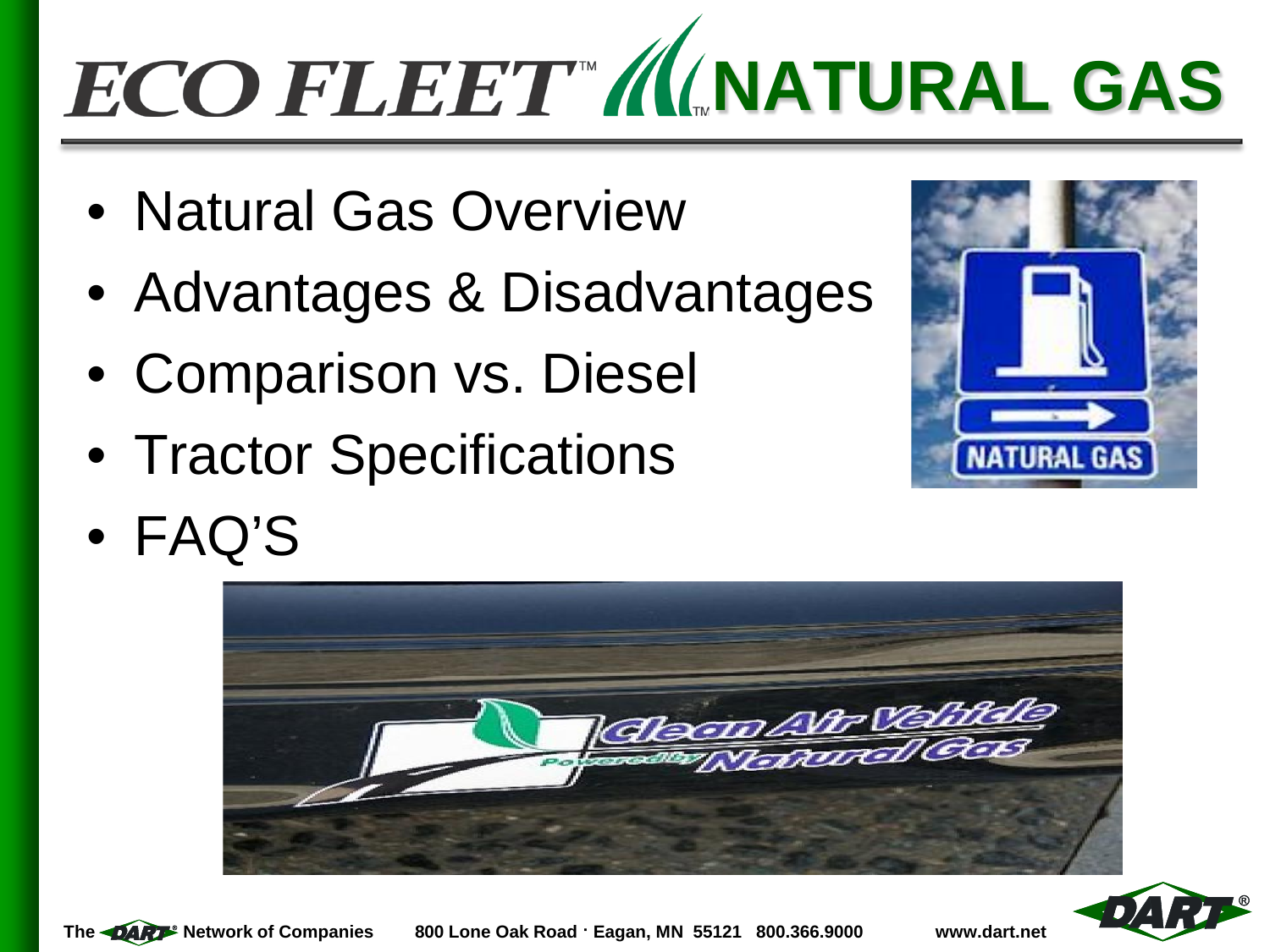# **ECO FLEET " (I) CNG vs. LNG**

- **What is CNG?** Compressed Natural Gas. The gas is brought directly from the ground through a pipeline up to the fueling station.
- **What is LNG?** Liquid Natural Gas. The gas is cooled and then able to be transported by truck to fueling stations throughout the country.







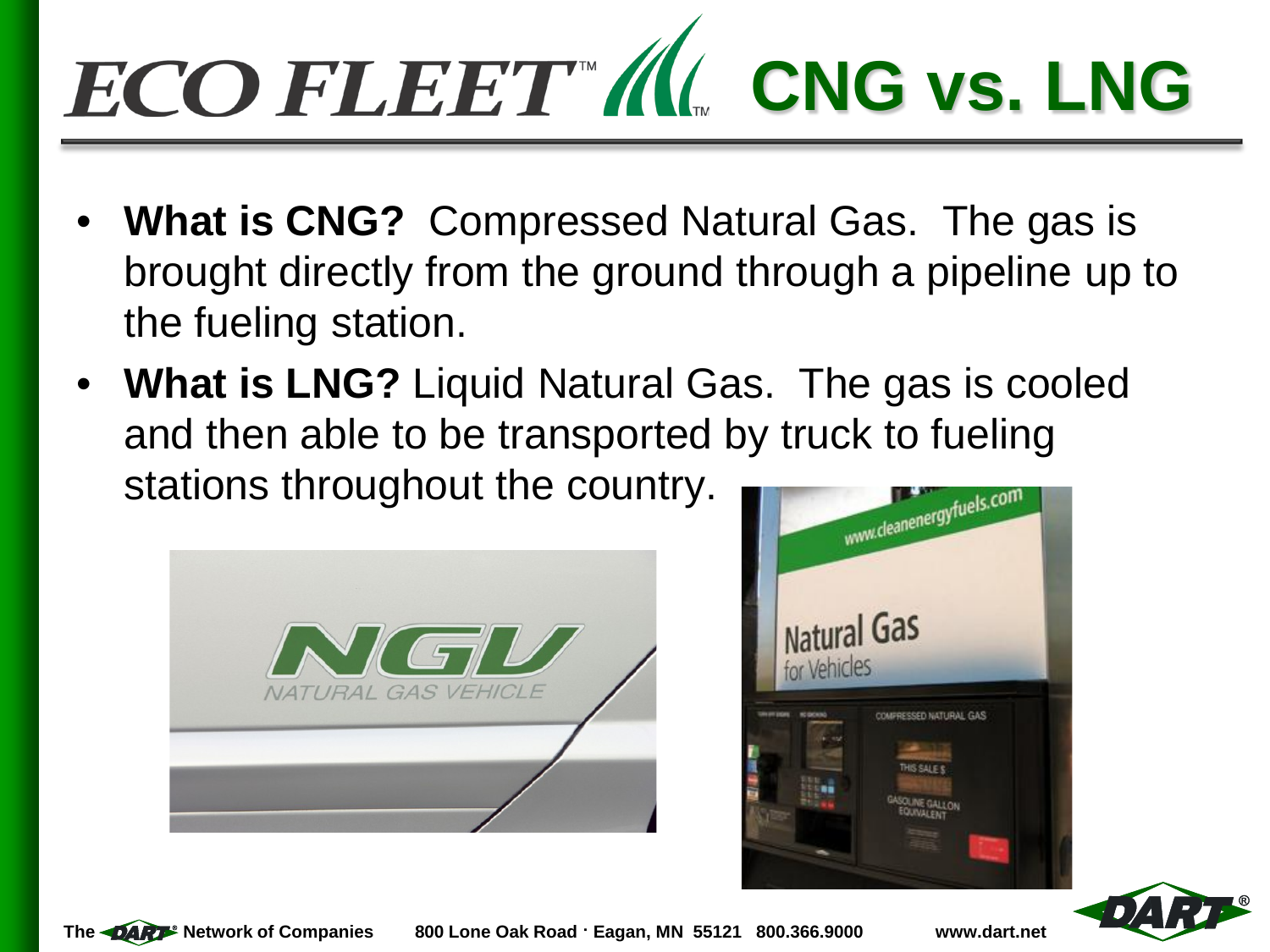



## **GLOSSARY OF TERMS**

- LNG: Liquefied Natural Gas
- CNG: Compressed Natural Gas
- BTU: British Thermal Unit: The amount of heat needed to heat one pound of water 1 degree.
- BTU Conversion:
- 1 Gallon of Diesel =  $131,000$ \* BTU's
- 1 Gallon of Gasoline = 124,238 BTU's
- 1 Cubic FT of Natural Gas = 1,025 BTU's
- DGE: Diesel Gallon Equivalent
- 135 cubic feet of natural gas = 1 Gallon of Diesel

\*Source: US Dept of Energy

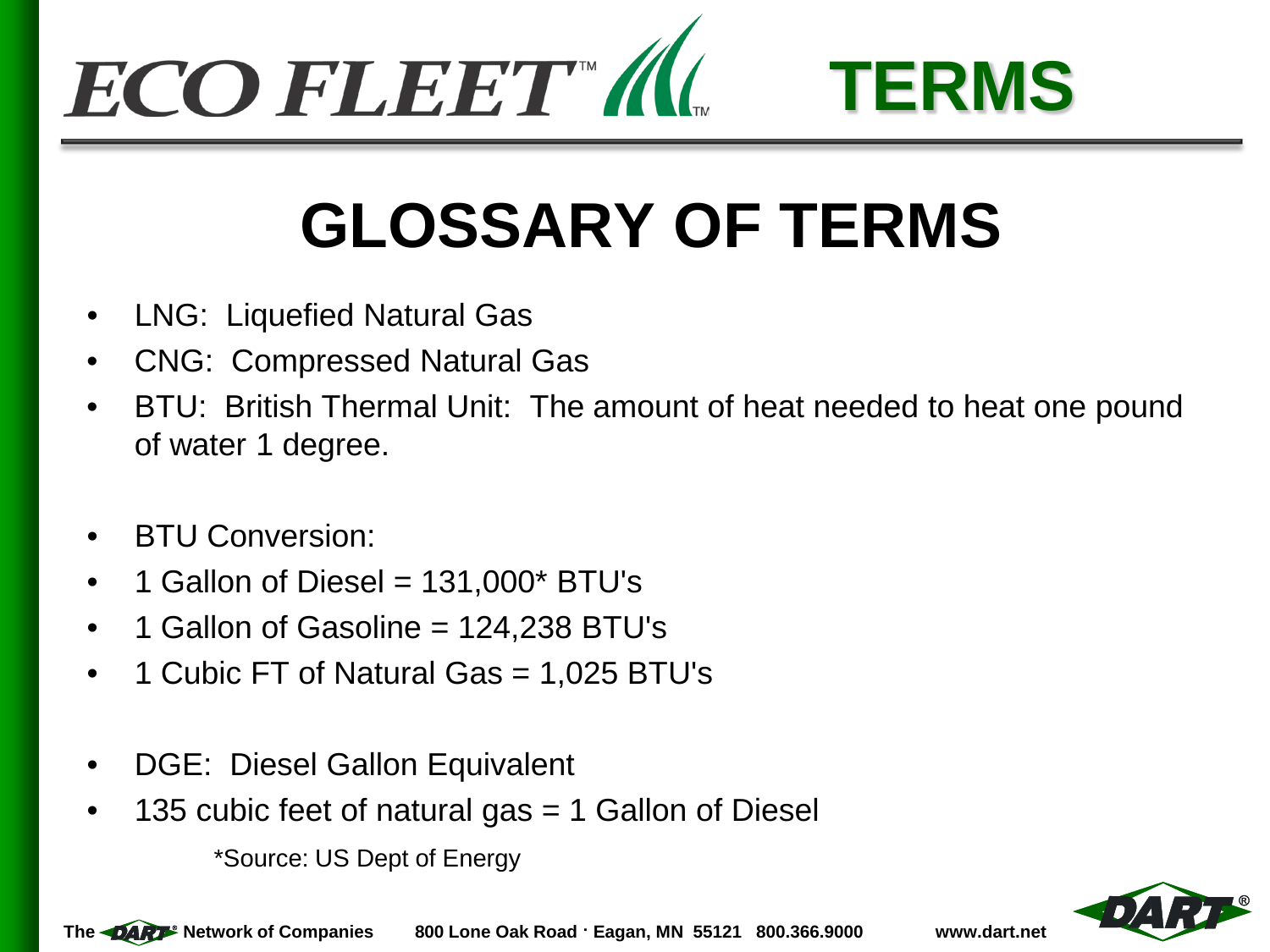

### **CNG ADVANTAGES**

• **Good for the bottom line** Costs is around \$2.00 less then the cost of a gallon of diesel

#### • **Good for the environment**

- 25% less greenhouse gas emissions than diesel. Become part of the 'Green initiative' for your transportation department
- **Good for the community**

 Quieter engines and cleaner running than diesel

#### • **Good for America**

 85% of natural gas is produced in the USA

### **CNG DISADVANTAGES**

• **Tractor cost is higher** Approximately \$37,000 more than a comparable diesel tractor

### • **Limited CNG fuel availability**

Depends on the operating area of the tractor

• **Limited range in standard configuration** Additional fuel storage tanks can be added at an additional cost and added weight

#### • **Reduced fuel mileage**

CNG tractors operate at an average 5.7 mpg (diesel equivalent), diesel tractors average 6.5–7.0 mpg

• **Tank Fill**

Due to temperature and other factors, maximizing tank fill can be in question

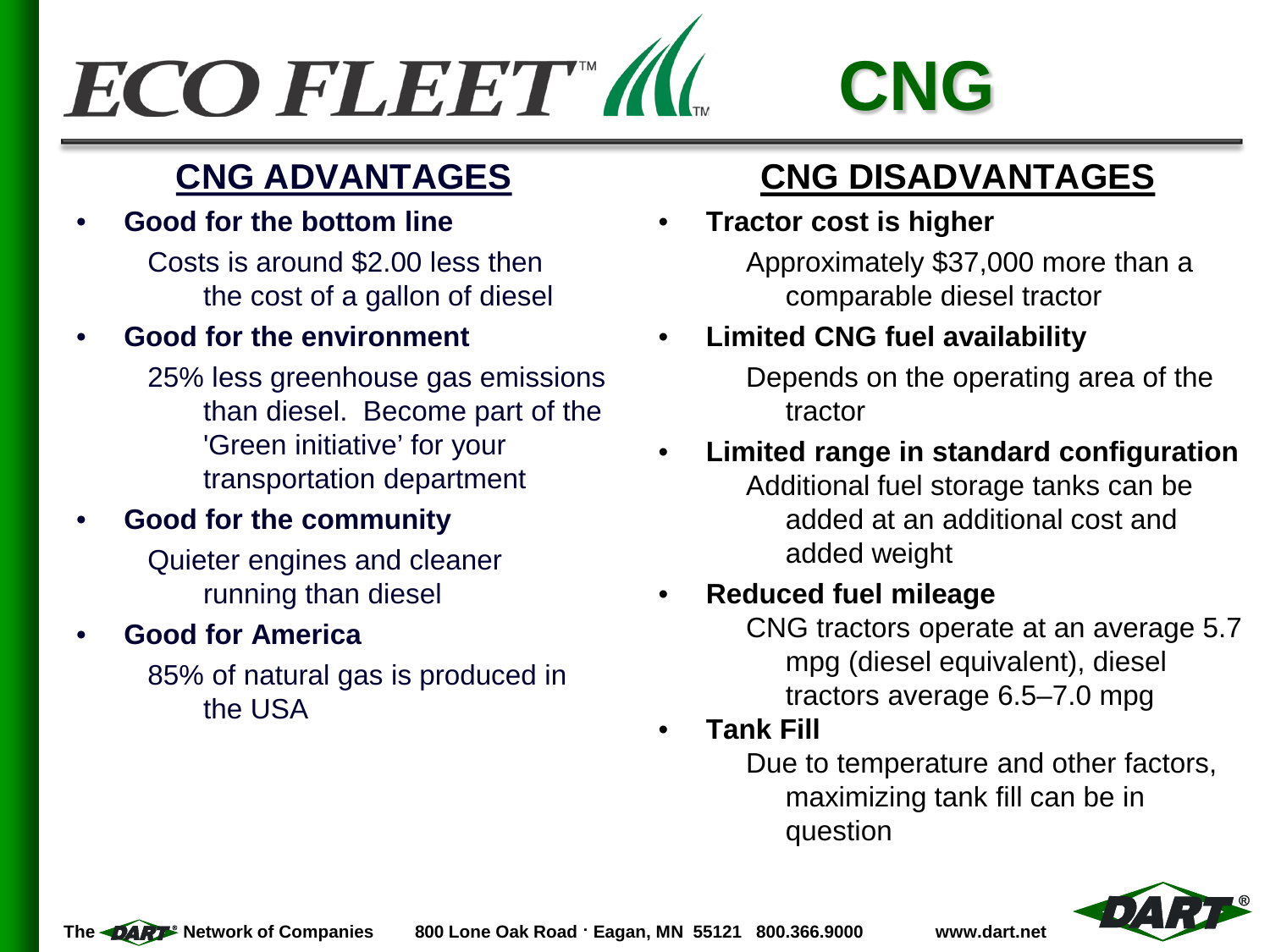### ECO FLEET M **LNG**

### **LNG ADVANTAGES**

- LNG takes up less space then CNG in the high pressure tanks
- LNG fill station can be placed anywhere, does not have to be along a pipeline.
- Because it is a clean fuel, it contributes to improved air quality.
- Reduces carbon emissions.
- Ensure max fill capacity

### **LNG DISADVANTAGES**

- Has to be stored cold (-260 degree F) to preserve components, if temperature drops LNG will evaporate and be wasted.
- Higher cost, due to conversion from natural state and the transportation.
- Addition training for drivers
- More expensive then CNG

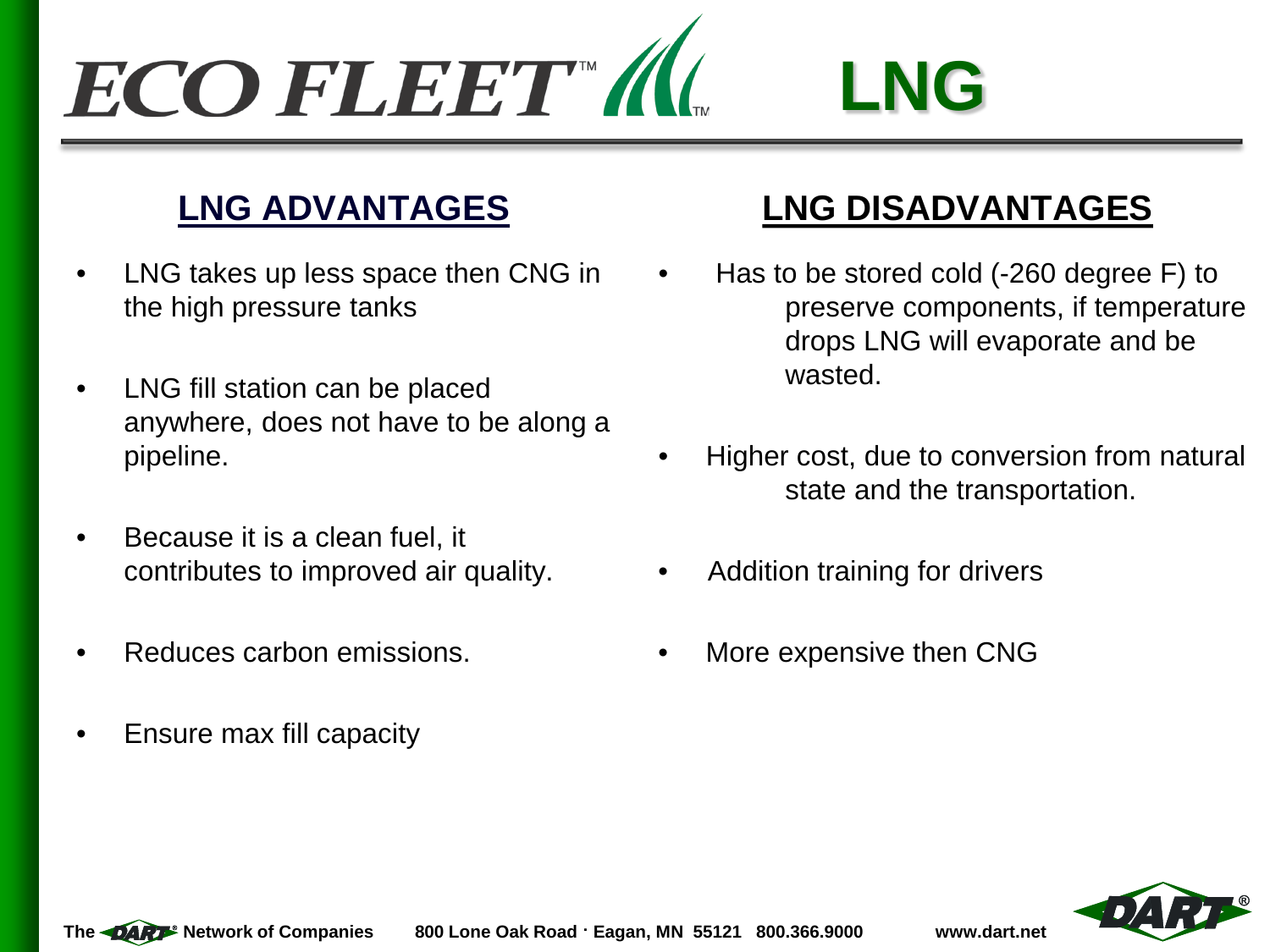



\*Source: http://www.afdc.energy.gov/afdc/price\_report.html

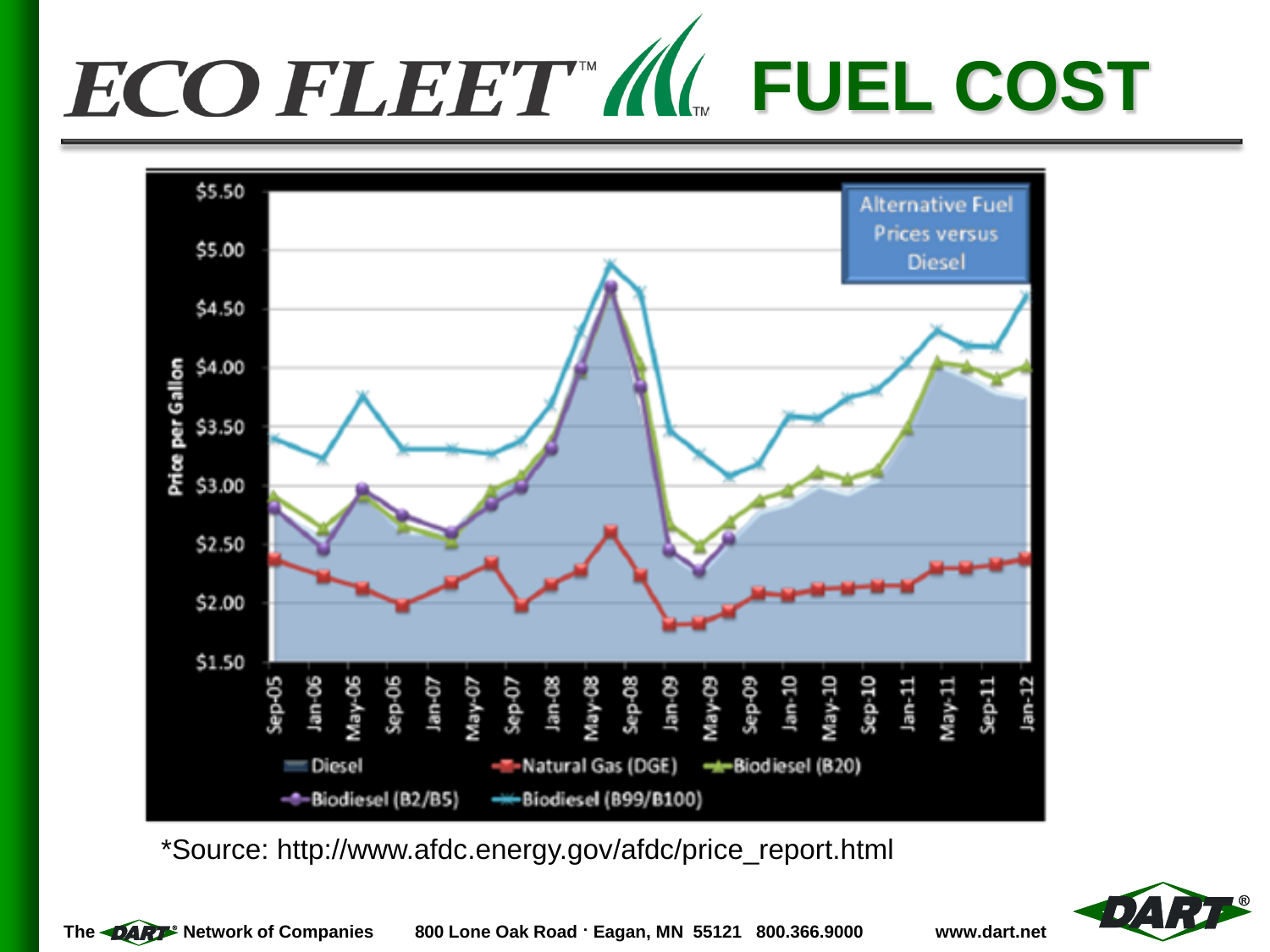

|                                                           | <b>New Diesel Tractor</b> | <b>New Natural Gas Tractor</b>                      |
|-----------------------------------------------------------|---------------------------|-----------------------------------------------------|
| <b>Tractor Price</b>                                      | \$108,000.00              | \$145,000.00                                        |
| <b>Useful Equipment Life</b><br>(avg. 100,000 miles/year) | <b>10 Years</b>           | <b>5 Years</b>                                      |
| <b>Annual Maintenance Costs</b>                           | \$0.04 /mile              | $Est ~ 50.06$ /mile                                 |
| <b>Fuel Cost Per Gallon*</b>                              | \$4.10                    | $$1.90 - $2.35$ depending on<br>market of operation |
| $MPG^*$                                                   | 6.00                      | Est. $\sim 5.7$ (TBD)                               |
| <b>Tractor Fuel Capacity*</b>                             | 240                       | 75                                                  |
| <b>Mileage Range Before Fill</b>                          | 1,440                     | 250-260                                             |
| <b>Commitment From Shipper</b>                            | <b>None</b>               | 3-5 Years with volume/capacity<br>commitments       |

\* Per gallon of diesel or natural gas equivalent



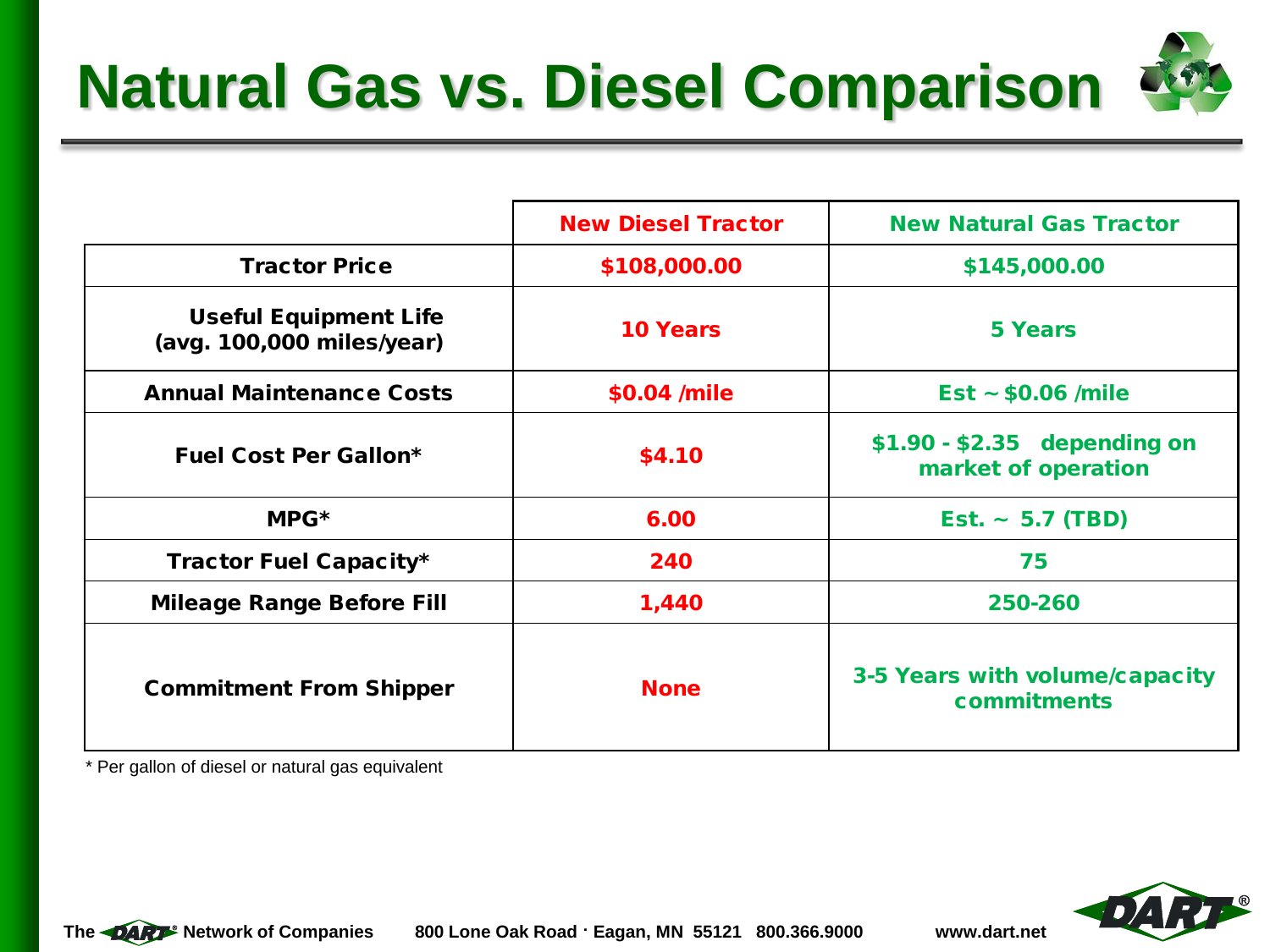# **ECO FLEET " (I). CNG Tractor**

### **The Freightliner M2 112 is a heavy-duty Class 8 tractor that operates on CNG.**

*Engine:* Cummins Westport Inc. - ISL G 250 - 320 hp **Power Source:** Internal combustion engine *Fuel Type:* CNG *Fuel Configuration: Dedicated fuel Fuel Emissions Certifications:* EPA 2010, CARB 2010 *Displacement:* 8.9 liters **Description:** The 8.9L ISL G (250-320 hp) combines Cummins Exhaust gas recirculation technology with stoichiometric spark ignited combustion, and a simple maintenance-free Three-Way Catalyst to meet the 2010 EPA emission

standards.





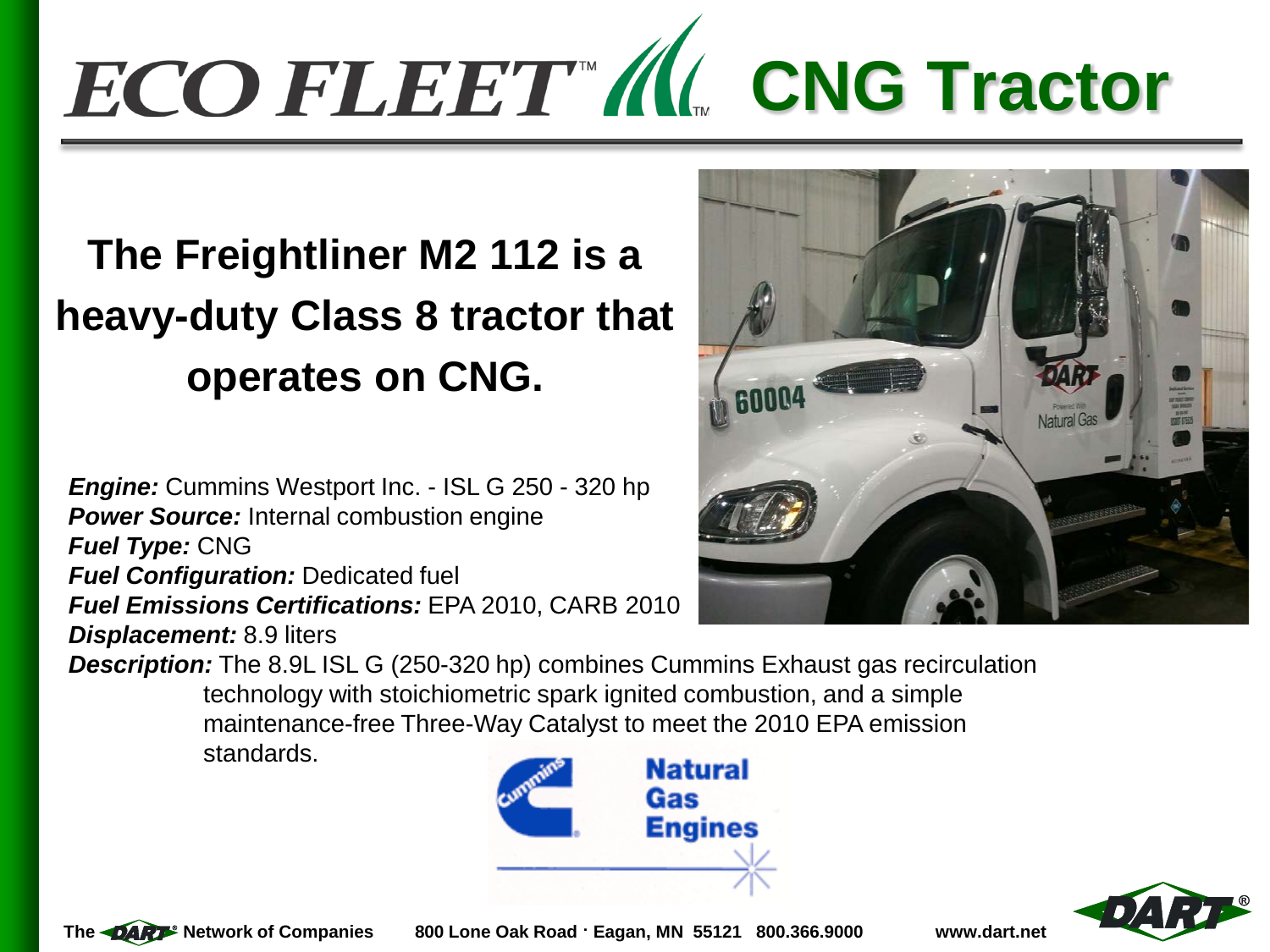

#### **DAIMLER**



### **CNG Fuel Tanks**





#### Freightliner is the only "turnkey" NG OEM - all components factory installed & warranted!

Daimler Trucks North America 17

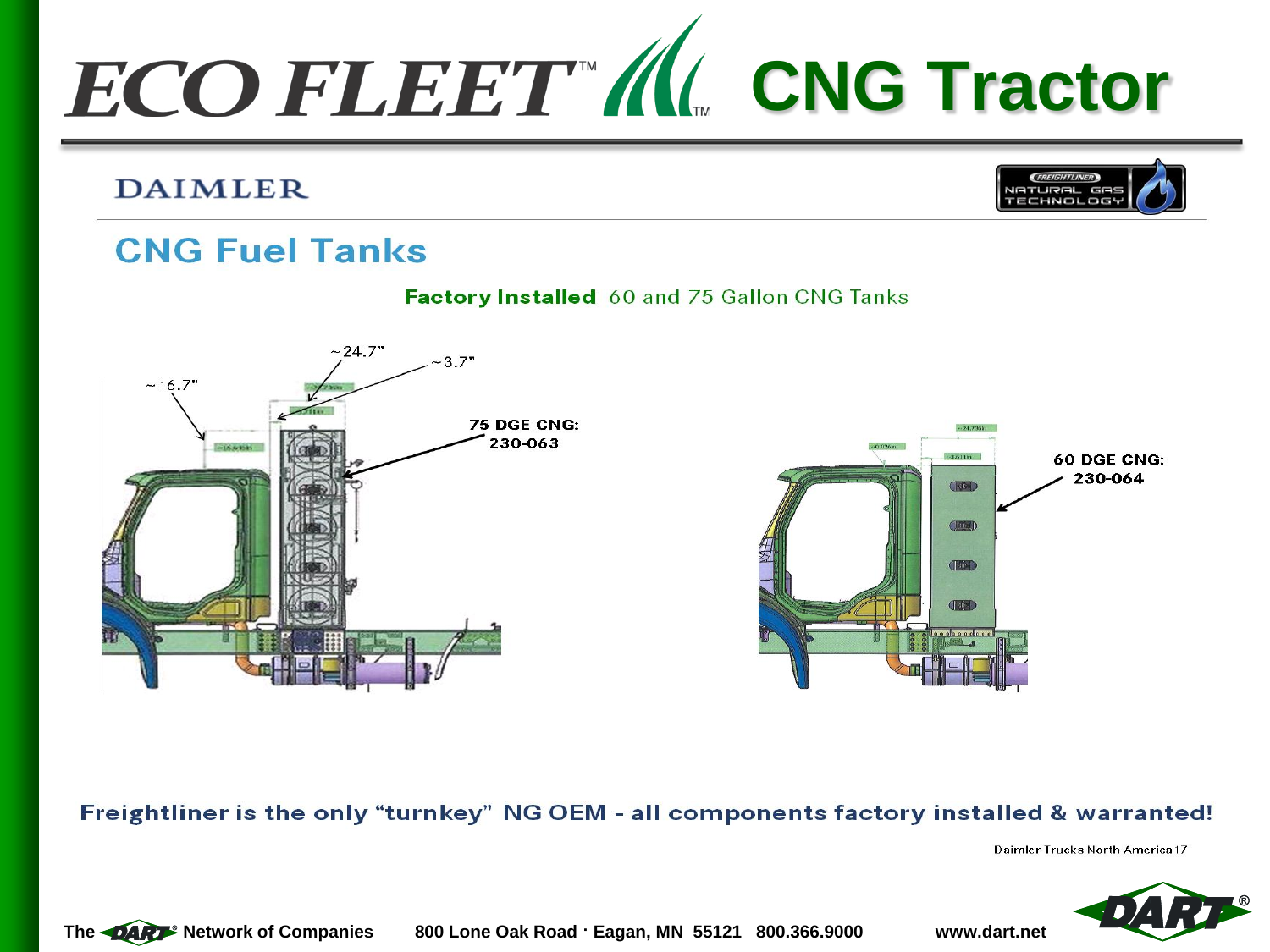# **ECO FLEET M. LNG Tractor**



Encana Natural Gas Inc provided a portable LNG refueling system at its Red River natural gas fueling station in Louisiana to serve the Heckmann Water Resources fleet.

Derrick Milligan wears required safety equipment, including face shield and gloves while refueling an LNG-fueled tractor.



\*Source: http://bulktransporter.com/photo\_galleries/heckmann/index4.html